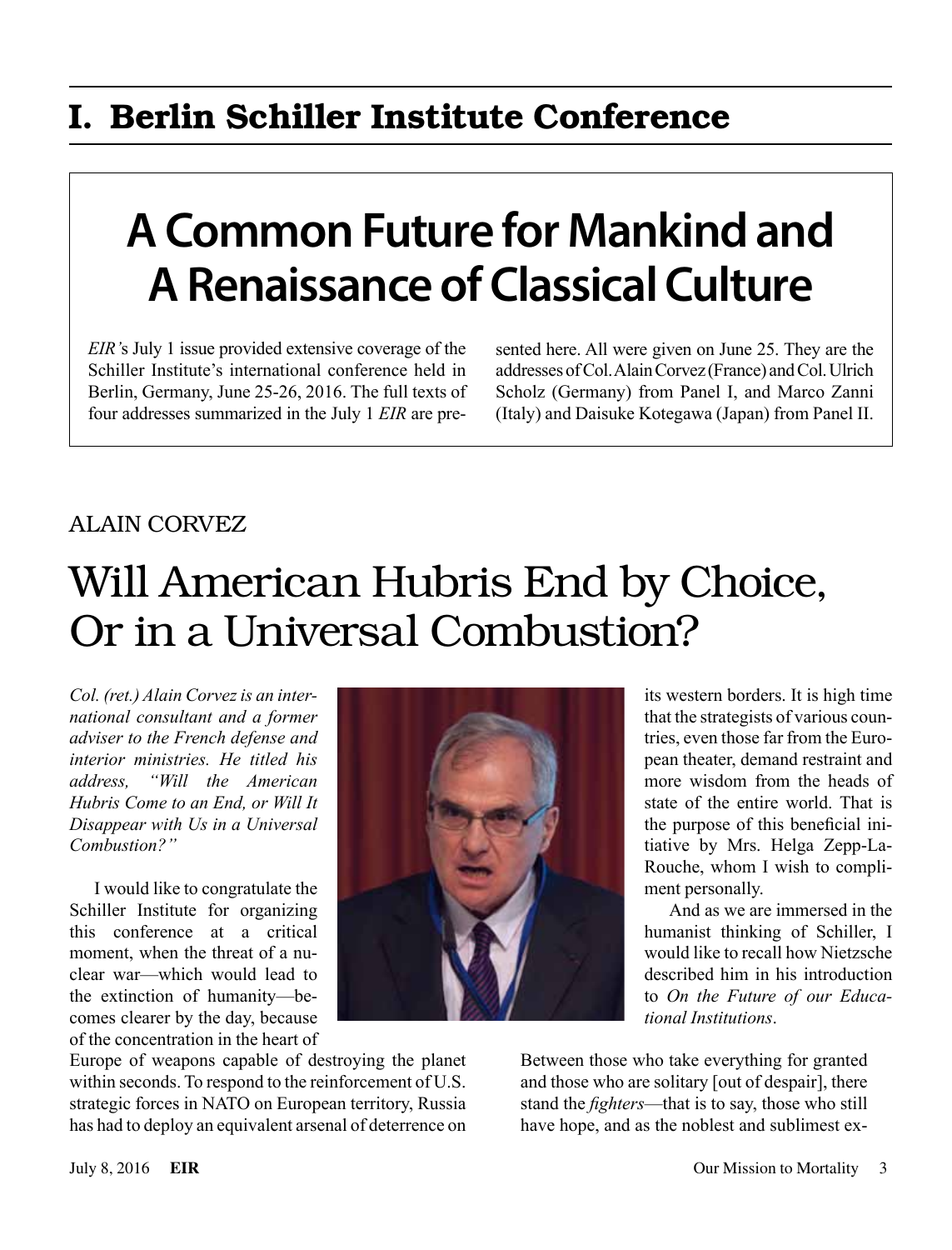ample of this class, we recognize Schiller as he is described by Goethe in his *Epilogue to Schiller's 'Song of the Bell':*

Brighter now glow'd his cheek, and still more bright.

With that unchanging, ever-youthful glow,— That courage which overcomes, in hardfought fight,

Sooner or later, ev'ry earthly foe—

That faith which, soaring to the realms of light,

Now boldly presseth on, now bendeth low,

So that the good may work, wax, thrive amain,

So that the day the noble may attain.

In his first work, *Philosophy During the Tragic Age of the Greeks*, Nietzsche writes of Heraclitus:

... he believes in an end of the world periodically repeating itself, and in an ever-renewed emerging of another world out of the all-destroying worldfire. The period during which the world hastens towards that world-fire and the dissolution into pure fire is characterized by him most strikingly as a *demand* and a *need;* the state of being completely swallowed up by the fire as satiety....

He continues, "satiety gives birth to crime: Hubris." Indeed, the overabundance of means, excess, the immeasurable pride that define hubris are crimes against humanity, a humanity that needs caution and measure. For Nietzsche, Heraclitus was the "weeping philosopher," as he was called in later antiquity:

Is not the whole world-process now an act of punishment of the Hubris?.. . Is not the guilt now shifted into the essence of the things and indeed, the world of Becoming and of individuals accordingly exonerated from guilt; yet at the same time are they not condemned forever and ever to bear the consequences of guilt?

We know that Heraclitus later believed that everything that tends to be contradictory converges into harmony, which is invisible for the common man, and that what is to become is the result of the struggle among opposites, which affords us some hope that justice will prevail over injustice.

That is far from the nihilist vision of Schopenhauer: "We expiate our birth once by our life and a second time by our death."

## **The Atomic Weapon: For War or Peace?**

Our world is one which has seen the accumulation of gigantic means of destruction since the appearance of the nuclear weapon in our arsenals. It is a deadly weapon which, as General de Gaulle said, was not a step in a simple progression in weapons technology, but a technological leap, upsetting the traditional rules of warfare as—for the first time in the history of mankind—man invented a weapon which it were impossible to use, once more than one country possessed it. Exclusively a deterrent weapon, and thus the assurance for any country that has it, that no hostile power would take the risk of being destroyed at the moment that it attacked. But impossible to use reasonably, hence the name, "weapon of non-use."

In the field of science, de Gaulle thought that the electron microscope represented a similar leap:

I do not believe, you see, that the electron microscope is only an enormous pair of glasses: What it allows us to discover, is not what we were looking for. It solves some of our problems, but it also brings its own. We have not finished with the atomic bomb. The most powerful means of war began by bringing peace. A strange peace, but nonetheless peace. Let us wait and see.

The great, recently deceased French anthropologist and philosopher, René Girard, who invented the mimetic theory, wrote in *The Unknown Voice of the Real*, in reference to Nietzsche:

True vengeance [in the sense of Nietzschean *ressentiment* —ed.] is again with us in the form of the absolute nuclear weapon, which reduces our planet to the size of a primitive village, once again terrified by the prospect of a war to the death. True vengeance is so terrifying that its staunchest supporters dare not release it, since they know full well that all the atrocities they can inflict on their enemies, can also be inflicted on them by those enemies.<sup>1</sup>

<sup>1.</sup> René Girard, "Nietzsche Against the Crucified One," in his *La voix méconnue du réel: Une théorie des mythes archaïques et modernes*. Paris: Grasset, 2002.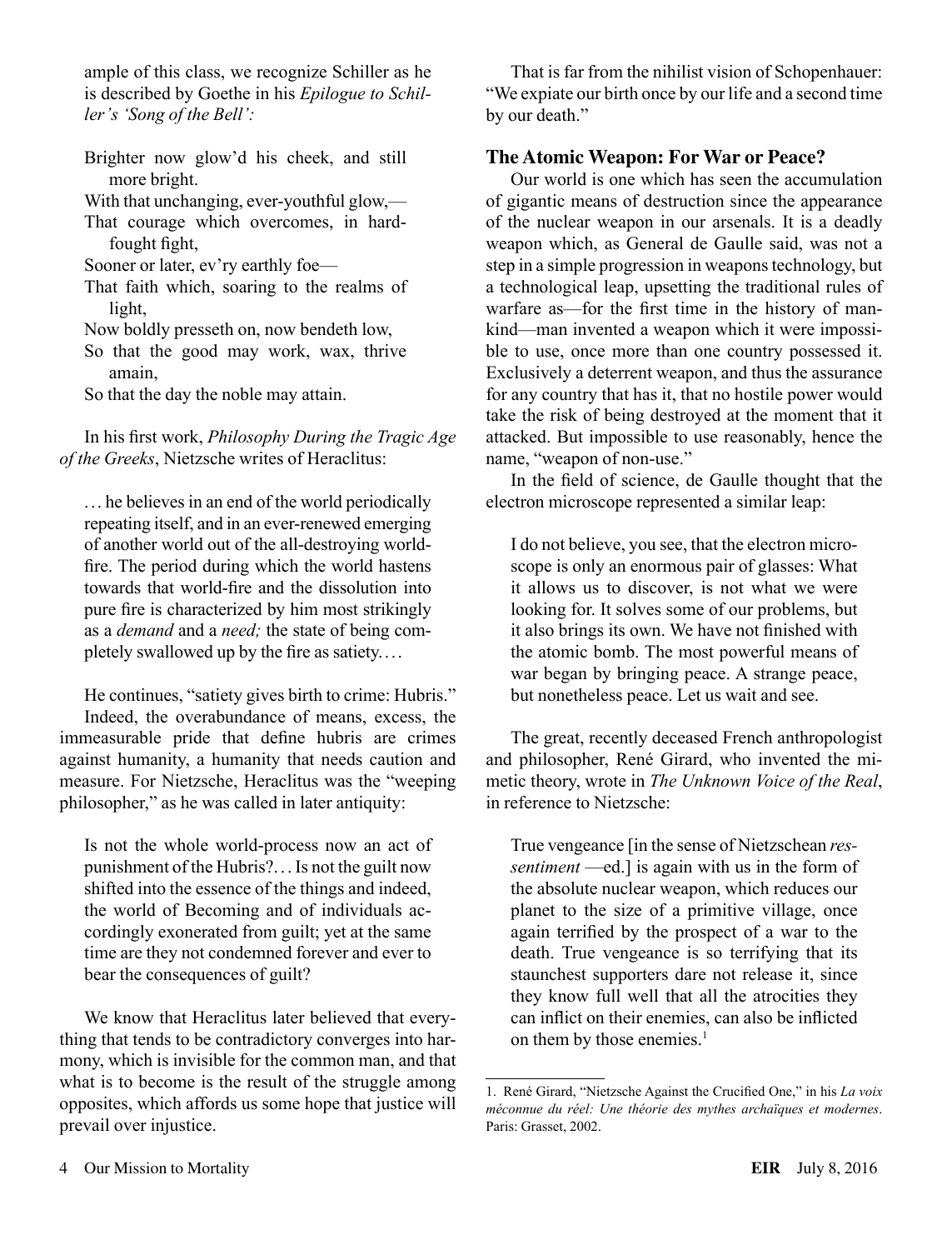What doctrine would Heraclitus have formulated, had he known of the potential for mankind to unleash nuclear fusion, when he had already spoken of a "world-fire"?

One great French strategist, General Pierre-Marie Gallois, who honored me by bringing me into his think tank, told me of his exchanges with General de Gaulle on the nuclear weapon, and how so few people, even among specialists, had understood the new concept. They continued to think in terms of military coercion, whereas it was all about deterring an attack on us.

I quote him:

Suddenly plunged into the atomic era, opinion continued to reason as it could have rationally continued to do in the classical cycle. Everyone thought in terms of coercion, when deterrence was at stake. They compared the forces available numerically, when they should have assessed the damage that the strongest would suffer, no matter how powerful, if it attacked the weakest.<sup>2</sup>

# **Role Reversal**

Right now NATO is engaged in an unheard of classical and nuclear military build-up in Europe, in particular on Russia's borders, in Poland, and in the Baltic States, in addition to the forces already stationed in Romania, Italy, Germany, and Poland. I will not go into the details of the forces deployed, which have already been described with great precision by many experts. Those forces of the Atlantic Organization include nuclear forces as part of the global AEGIS system that the United States had originally announced was aimed at countering the threat from Iran, although it was clear to everyone that the purpose was to threaten a re-emerging Russia. This system, which is also deployed in the Atlantic and the Pacific, has sea-, air-, and land-based mobile installations. Although presented as defensive against a hypothetical Russian or Chinese threat, it is in fact also offensive, and its cruise or ballistic missiles can be used in a first strike.

France, which unfortunately returned to NATO military organization during the Sarkozy presidency, is involved in this war-like deployment and just recently decided to allow NATO forces to be stationed on her territory, although in principle only those belonging to the military staffs in which our senior and noncommissioned officers have now become used to carrying out brilliant careers, and who are therefore not inclined to see NATO as a U.S. military tool, but rather as an alliance of the free and righteous world that defends liberalism and human rights against another world which is not.

AEGIS is a worldwide system capable of launching a nuclear attack anywhere on the planet. It is presented to public opinion with the lie that it is defensive, but its purpose is to convey to the world that the United States is the master of the planet and intends to tell every country how to live, what rules to follow, which customs to keep and which to discard, carrying out completely free trade by eliminating protective tariffs and maybe even borders. The United States intends to impose its model at the risk of triggering a nuclear war that would be the Apocalypse, or the final conflagration that Heraclitus spoke of in the Sixth Century B.C. The European Union has cast in stone—in the stone of its founding treaties—this rule of unbridled liberalism, of free and undistorted trade, of elimination of internal borders, just as it has structurally integrated its defense into the military organization of NATO.

The entire U.S. military system—with its unmatched budget of more than \$700 billion, when all the funds of defense and intelligence organizations are combined—is now directed against China and Russia, because of their alleged hegemonic ambitions in Europe for one, in Asia for the other, thereby reversing the roles.3 This strategy draws in its allies, especially the EU—of which France is the acolyte—but it certainly seems doomed to implosion with the help of our British friends, who seem to want to get off the ship before the shipwreck. (As I write, we do not yet know the results of the June 23 referendum on the proposed British exit from the EU, but whatever the outcome, it will have an enormous impact on the future of the EU and should hasten its break-up.)

# **China Emerges with Win-Win Approach**

China, through its laborious and industrious efforts, has made tremendous economic progress, eradicating famine and underdevelopment for a majority of the population. It has created a large wealthy class,

<sup>2.</sup> Intervention of General Gallois in a colloquium organized in September 1984 at Arc-et-Senans by the Institut Charles de Gaulle and the Université de Franche-Comté.

<sup>3.</sup> The largest defense budgets in the 2015 worldwide survey of the International Institute for Strategic Studies were \$597.5 billion for the United States, \$145.8 billion for China, \$81.9 billion for Saudi Arabia, \$65.5 billion for Russia, \$56.2 billion for the UK, \$48 billion for India, and \$46.8 billion for France, which comes in seventh.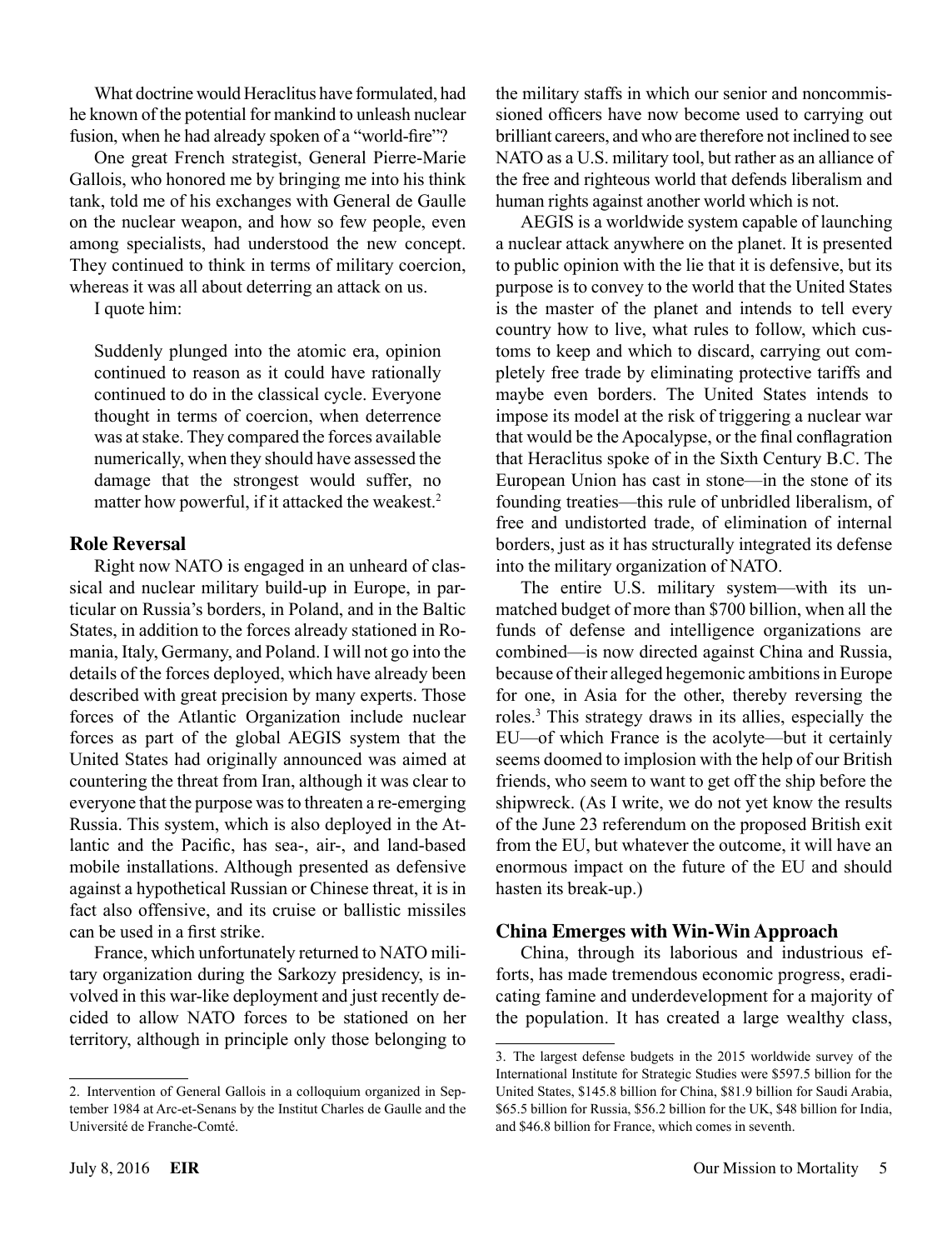raised the overall living standard, and accumulated significant financial reserves. At the same time, it maintains the centralism of collectivist communism, which gives it the great advantage of maintaining central control over opening its immense population to world trade and control over the major adaptative reforms. The opposite happened in the Soviet Union, which quickly dissolved under the *perestroika* of a Gorbachov who had good intentions, but lost control of the reform process.

China is considered a rival by the United States, to be destroyed before it gets too powerful. Therefore, it is denied the right to defend its vital interests, in particular in the surrounding seas, by creating hostile alliances of those countries that value U.S. protection.

But in fact, China's fine-tuned diplomacy has convinced a growing number of countries in the region that China is not imperial, and rather wishes to favor international cooperation—to develop economic projects that are profitable for all. The immense projects in the program proposed to Eurasian countries, but also open to the rest of the world, called the New Silk Road and Belt, have already convinced many countries. These countries have joined in institutions that come up with such projects and finance them, such as the Asian Infrastructure Investment Bank (AIIB) and the Shanghai Cooperation Organization (SCO), the BRICS, and ASEAN, which is joined by Iran, at the crossroads of the Middle East and Caucasian Asia, with the 400 million inhabitants in the immediate vicinity. Also, the Bolivarian Alliance for America (ALBA) and the Union of South American Nations (UNASUR) in Latin America.

Certain countries continue to play both ways, remaining friendly with America while trading with China and Russia, but the impression is that their economic and even strategic interests draw them closer to the win-win system, which has seen previously rival parties put aside their demands to become part of this new world order. India and China are one example of that, but not the only one.

### **Russia Faces U.S. Imperial Hysteria**

U.S. diplomacy presents Russia as an imperial power ready to invade Europe. But that is such a blatant falsehood that one wonders how European countries can accept the idea, unless they have some reason to link up with the United States to avoid having to spend more on their own defense. This falsehood seems to have recently lost ground in Brussels, where, under the pressure of different peoples and countries, it is recognized that the sanctions are more harmful for EU member states than for Russia, which is developing options in Asia and on its own immense territory.

On June 8, the French Senate voted up a proposal to gradually lift the sanctions, after the National Assembly had done so in April. And the President of the EU, Jean-Claude Juncker, attended the St. Petersburg International Economic Forum this month, as he could no longer resist the pressure coming from deep within the real Europe, which has no problem understanding that entente and cooperation with the immense country of Russia is required for its future.

This, of course, is worrisome for Washington, which has viewed Western Europe as a protective barrier against Soviet Russia since 1945. After its victory over Soviet communism in 1989 and the dissolution of the USSR, a certain hubris or overconfidence inspired America to destroy the new Russia by buying up politicians and oligarchs and supporting Chechen terrorism in various ways. Putin, an astute strategist who understands the workings of the balance of power, wished to put an end to his country's disintegration. He wished to come to an understanding with the number-one power in the world, accepting the concessions imposed by its weakness, but less and less inclined to sacrifice the vital interests of Russia, vital interests that were threatened by the U.S. imperial hysteria, which presented the one attacked as the attacker.

Frankly speaking, what serious strategist could imagine that Russian divisions would invade Eastern Europe to reconquer the former satellites of the Soviet Union? What for? To what purpose? To grab their mineral or industrial wealth, or to convert them to the Orthodox faith?

All experts know that the purpose of stopping the coup in Georgia in August 2008, was to clearly demonstrate what the limits were of NATO's constant eastward expansion, in violation of the promises made, after the U.S. State Department-led provocations by the Tiblisi government. The return of Crimea to its fatherland in 2014, after a unanimous vote of the population, was a result of the "open coup d'état"—described as such by the American strategist George Friedman which had brought to power in Kiev a government hostile to the populations in the Ukrainian East and to Moscow. The vote was compliant with the UN rules on the right of peoples to self determination.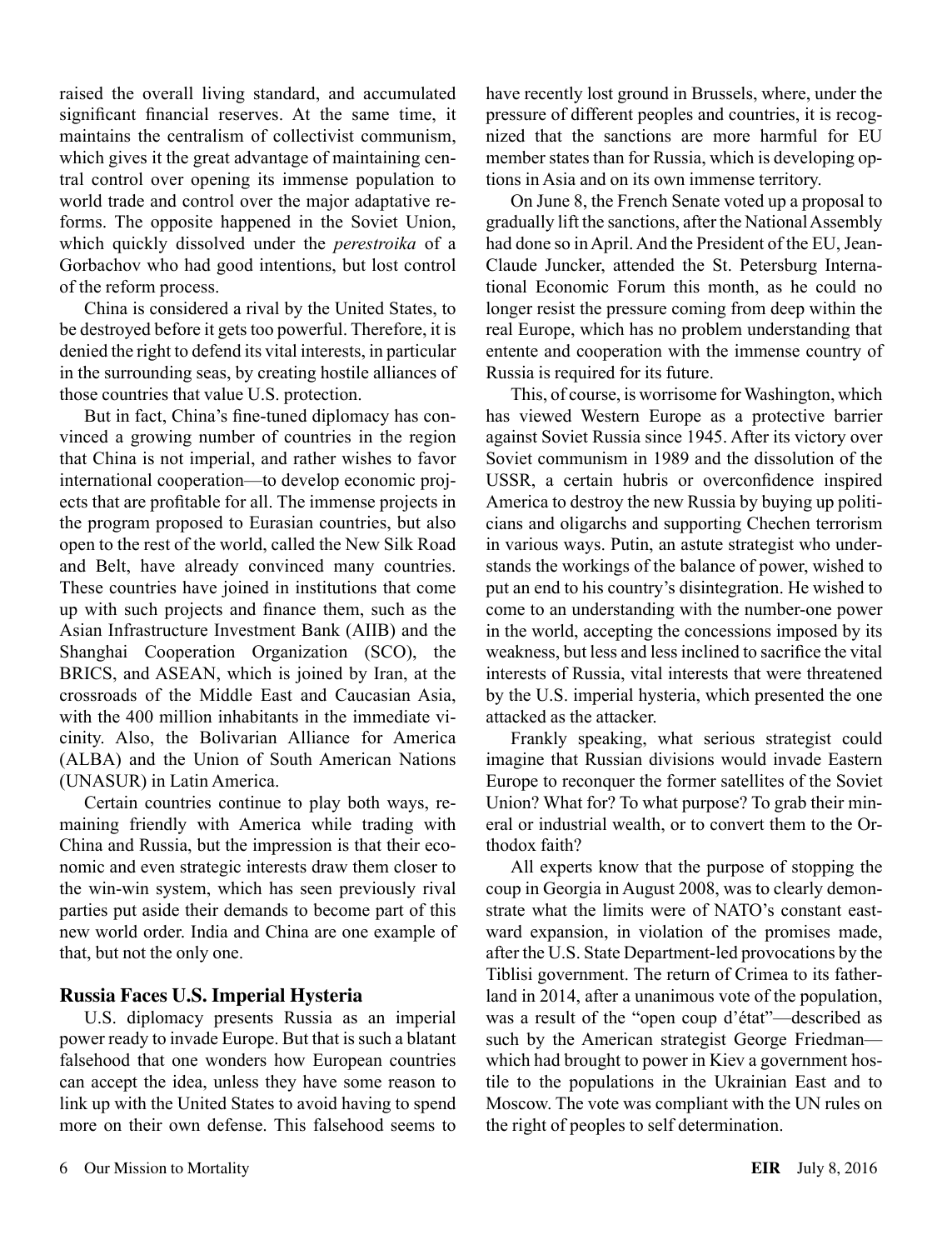### **Wake Up from Your Messianic Dream**

Putin's reemerging Russia attempted for a long time to come to an agreement with the United States and its European neighbors, but the hegemonic intentions of part of the oligarchy in Washington could not accept that the world could be multipolar, and that America could share the running of the planet with new powers. Apparently, the presidential candidate Donald Trump hopes to break this shortsighted system. We can hope he will succeed in breaking this system, for the sake of the world and of the Americans, since he proposes to put an end to military interventionism, to cooperate with Russia and talk to China, in order to focus on development of the national economy by bringing back the pension funds that have gone abroad for more profit, and to invest them in the U.S. economy to create jobs. That is why he is caricatured in Western media as a clown, although American citizens have understood his message and vote for him.

It is misleading to accuse Russia of massing military forces on the borders of Poland and the Baltic states with aggressive intentions, since Moscow built up its forces there in response to NATO's repeated threats at its doorstep, especially in the Baltic countries. Former U.S. Secretary of Defense Chuck Hagel recently stated that NATO's build-up near Russia was a mistake and counterproductive.

That is why I spoke of the hubris or hysteria of the United States, because it does not seem to realize that this military escalation against Russia raises extreme fear in the entire world, because it involves nuclear weapons. It is obvious that Russia will not accept to be crushed without attacking at the same level. That would not mean World War III but the end of humanity.

It is time for the most important world power, at least militarily—in terms of its arsenals and the number of bases around the world—to become measured and to cease refusing to see the world that is changing, the balances that are shifting, the emergent powers that are asserting themselves. It is time for that power to decide to enter into cooperation for the benefit of all, with the most powerful assisting the poorest, and scientific progress serving all of humanity.

The United States' excessiveness and blindness are the result of a messianic conception, a conception that brought to power politicians who are convinced—ever since the collapse of communism in the USSR—that since the supreme good (liberalism) defeated the absolute evil (totalitarian collectivism), the United States is

entrusted with the divine mission of leading the world. That is the origin of the drama of our time.

In addition, there are the interests of the financial powers organized in lobbies in Washington, whose assets cover a large part of the planet and who own the media and their means of propaganda. These networks are the actual decision makers of U.S. policy, so much so that the government is often unable to implement its own decisions if they are not acceptable to those interests. In that respect, the Obama Administration did manage to impose a few reforms, such as medical insurance domestically and the nuclear deal with Iran, but the financial powers and their interests are still there.

#### **This Confrontation Cannot Succeed**

Now nearing the end of his term, the U.S. President appears to have given in to the demands of the financial powers, in particular in Syria where, despite the announcements of agreements with Russia to end the bloodbath, the actions on the ground continue to fuel the fighting. Taken off guard by the Russian military intervention in September 2015, which forced the players to take off their masks and choose between fighting Islamic terrorism or not, the U.S. leaders have continued the policy of regime change against any government that does not accept their policy, which greatly benefits an Israel which uses the chance to deny more rights of Palestinians and take their territory, in total violation of UN rules.

Russia, with its intervention in Syria, demonstrated that it has developed an army whose technology is on a par with that of the United States, and is even more modern in certain areas. Though the Russian army is not as large and does not have foreign bases, which proves it has no imperial agenda, it is capable of coping with any deliberate attack on its vital interests. Russia has shown that it hopes to cooperate with the United States, the Europeans, China, India, and Asia more generally. The confrontationist stance maintained by the U.S. government—which refuses to acknowledge that its worldwide supremacy is over, but that it could cooperate peacefully with other countries rather than encouraging tensions and wars as it has done since 2001 cannot succeed against the plans of the rest of the world.

The refusal of the United States to recognize the new realities, the desire to sustain an outmoded order illustrated by a paper money that finances its debt but not its development—threatens to end the world in a nuclear Apocalypse. All the countries in which the United States has intervened, from Afghanistan to